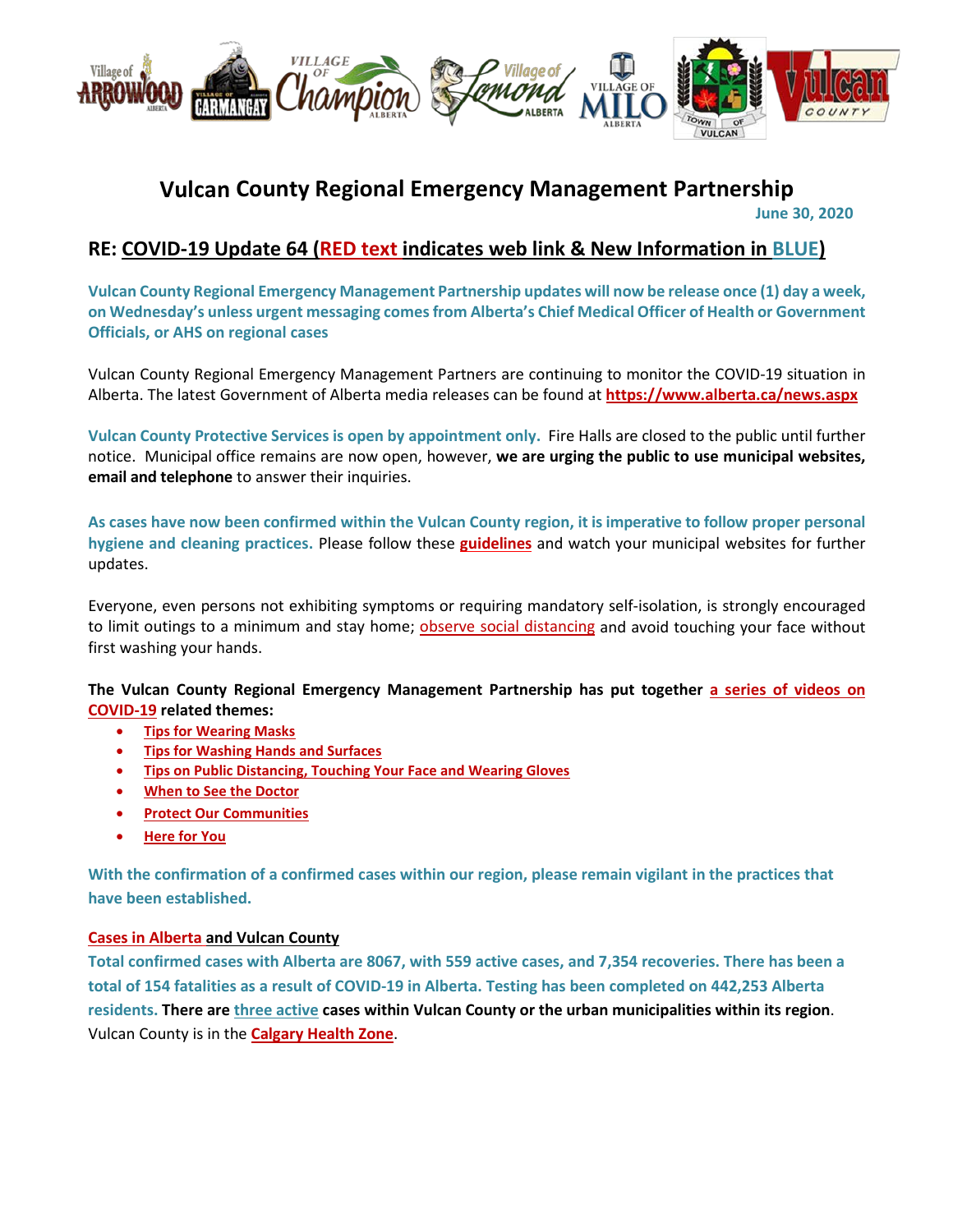

#### **More Albertans Can Attend Outdoor Community Events**

**The outdoor gathering limit has been increased from 100 to 200 people.**

**The increase applies to attendees at community outdoor events such as festivals, fireworks displays, rodeos and sporting events, and outdoor performances.**

**All public health measures, including physical distancing, remain in place. Seated outdoor events will still require the necessary space between families and cohorts within stadium-style seating.**

**Any large gathering increases the risk of transmission. Evidence suggests that outdoor events have a lower risk of transmission, provided other public health guidance is followed. Alberta Health will continue to monitor case numbers and adjust as necessary.**

**For more information on outdoor and indoor gathering restrictions, visit [alberta.ca/restrictions-on](https://www.alberta.ca/restrictions-on-gatherings.aspx)[gatherings.](https://www.alberta.ca/restrictions-on-gatherings.aspx)**

**General relaunch guidance, including sector-specific recommendations, can be found at [alberta.ca/guidance](https://www.alberta.ca/guidance-documents.aspx)[documents.](https://www.alberta.ca/guidance-documents.aspx)**

#### **Provincial Measures and Indicators of COVID-19 Regional Risks**

There are two indicators the Province is using as measures on how regions are doing, with three classifications: **Open**

- low level of risk, no additional restrictions in place
- less than 50 active cases per 100,000

**Watch**

- the province is monitoring the risk and discussing with local government(s) and other community leaders the possible need for additional health measures
- at least 10 active cases and more than 50 active cases per 100,000

#### **Enhanced**

- risk levels require enhanced public health measures to control the spread
- informed by local context

Currently our regions falls within the open category.

## **Federal Government**

- **Prime Minister Justin Trudeau announced [the Emergency Commercial Rent Assistance program will](https://www.cbc.ca/news/canada/ottawa/covid19-coronavirus-ottawa-symptoms-information-june-29-1.5630680)  [be extended by one month.](https://www.cbc.ca/news/canada/ottawa/covid19-coronavirus-ottawa-symptoms-information-june-29-1.5630680)**
- **Federal health officials [released updated public health modeling](https://www.ctvnews.ca/health/coronavirus/hotspots-linger-more-young-people-getting-covid-19-new-modelling-1.5004137) on June 29, 2020. It shows lingering hotspots across the country, notably in Toronto and Montreal but also in pockets of Saskatchewan and southern Ontario, and indicates an increase in young people age 20-39 contracting COVID-19 since late May.**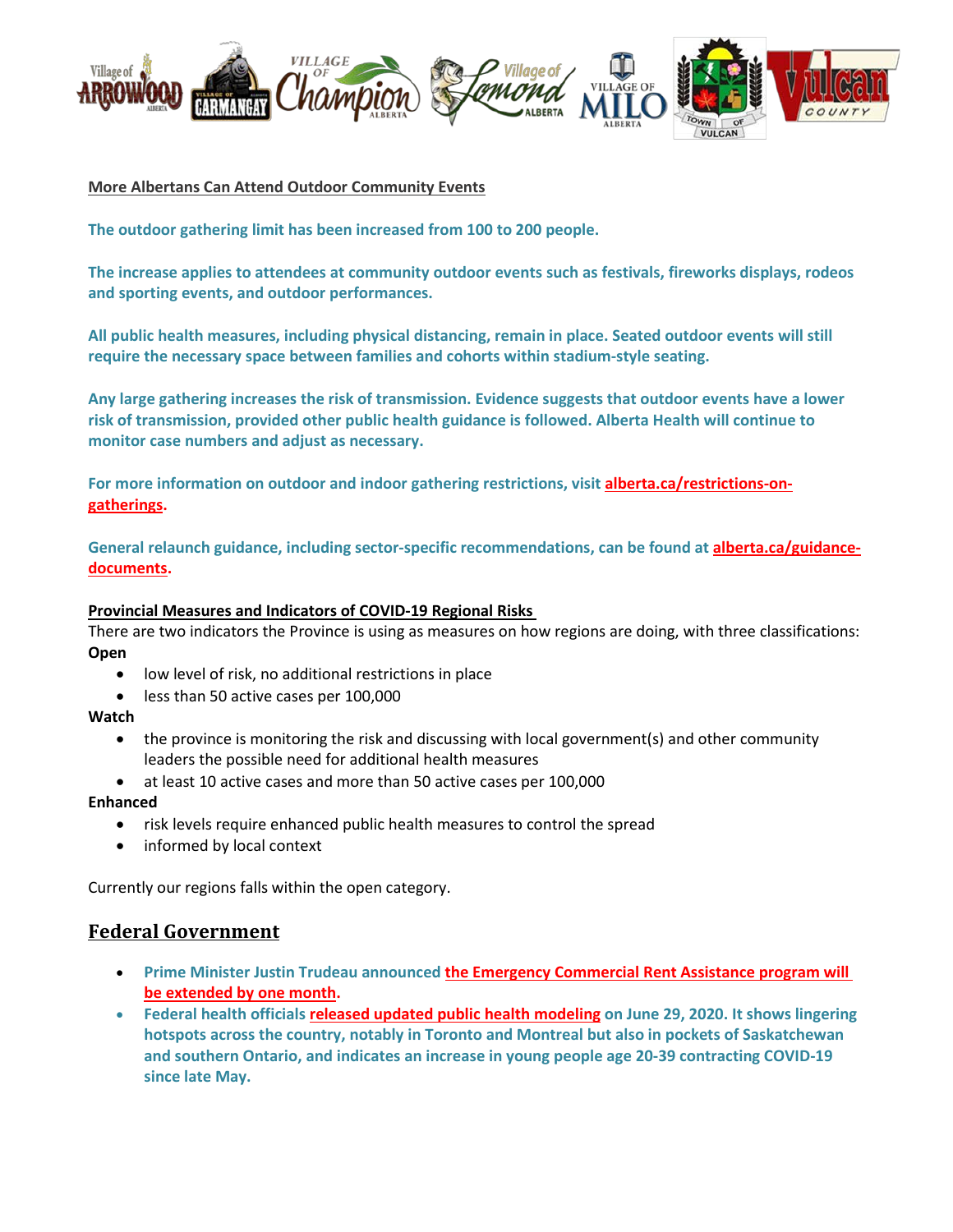

- **PM Trudeau announced the federal government will reduce media updates to twice times a week rather than providing daily updates. If urgent updates are required, additional media updates will be provided.**
- **The federal government is [reviewing COVID-19 aid](https://vancouversun.com/news/local-news/covid-19-update-for-june-29-heres-the-latest-on-coronavirus-in-b-c) in an effort to prepare for a potential second wave.**
- **On Saturday, June 27, Minister of International Development Karina Gould announced a [commitment of \\$120 million in support of the activities of the Access to COVID-19 \(ACT\) Accelerator.](https://www.canada.ca/en/global-affairs/news/2020/06/canada-announces-support-for-equitable-access-to-new-covid-19-medical-solutions.html)**
	- o **\$20 million of that total is for the Coalition for Epidemic Preparedness Innovations (CEPI).**
	- o **The Government of Canada will invest an additional \$180 million to address the immediate humanitarian and development impacts of the COVID-19 crisis, helping communities in developing countries mitigate and address the challenges they are currently facing. The funding will support programming alight with international response plans on priorities, such as essential food security, nutrition, and education initiatives.**

## **Alberta**

- **The Government of Alberta released [Alberta's Recovery Plan](https://www.alberta.ca/release.cfm?xID=727120D7B418C-DF0C-FB14-235849A8D5356268) details yesterday. Alberta's Recovery Plan includes a \$10 billion investment in infrastructure and a plan to create 50,000 jobs this year.**
	- o **Alberta will launch a series of large-scale infrastructure projects this summer at a total cost of \$612 million. These are designed to create at least 2,500 jobs and the projects have been chosen to improve long-term economic growth and to encourage investment across the province. Projects will include:**
		- **Highway twinning projects;**
		- **Agricultural sector growth projects;**
		- **Gas line extensions for northern residents;**
		- **Treatment facilities for Albertans recovering from addictions.**
	- o **On July 1, Alberta will drop the corporate income tax rate to eight percent.**
	- o **The Government of Alberta will ask the federal government to remove most occupational categories under the Temporary Foreign Worker Program for Alberta in an effort to put Albertans, including recently arrived new Canadians, first. At the same time, the Government of Alberta will help connect employers with unemployed Albertans, make job training programs more responsive, and accelerate the Fairness for Newcomers Action Plan.**
	- o **The Government of Alberta will reduce by at least one-third this year's targeted admissions under the Alberta Immigration Nominee Program while moving ahead with key platform commitments like the Foreign Graduate Startup Visa Program to support growth in the tech and innovation sectors.**
	- o **In addition to the \$50 million announced for municipalities through the Strategic Transportation Infrastructure Program (STIP) to fund bridge improvements, upgrades to roads and community airports and other initiatives and a further \$150 million for water infrastructure grants through the Alberta Municipal Water/Wastewater Partnership, the Government of Alberta has identified up to \$500 million in further funding for municipalities that is expected to be matched by the federal government. This is almost a 30 percent increase in municipal infrastructure funding.**
	- o **Alberta's Recovery Plan will focus on sector strategies for diversifying the economy. The Government of Alberta will build on its advantages in energy, agriculture, technology and tourism and will support additional growth in sectors such as value-added petrochemical manufacturing, minerals and rare earth minerals, pharmaceuticals, the financial sector,**